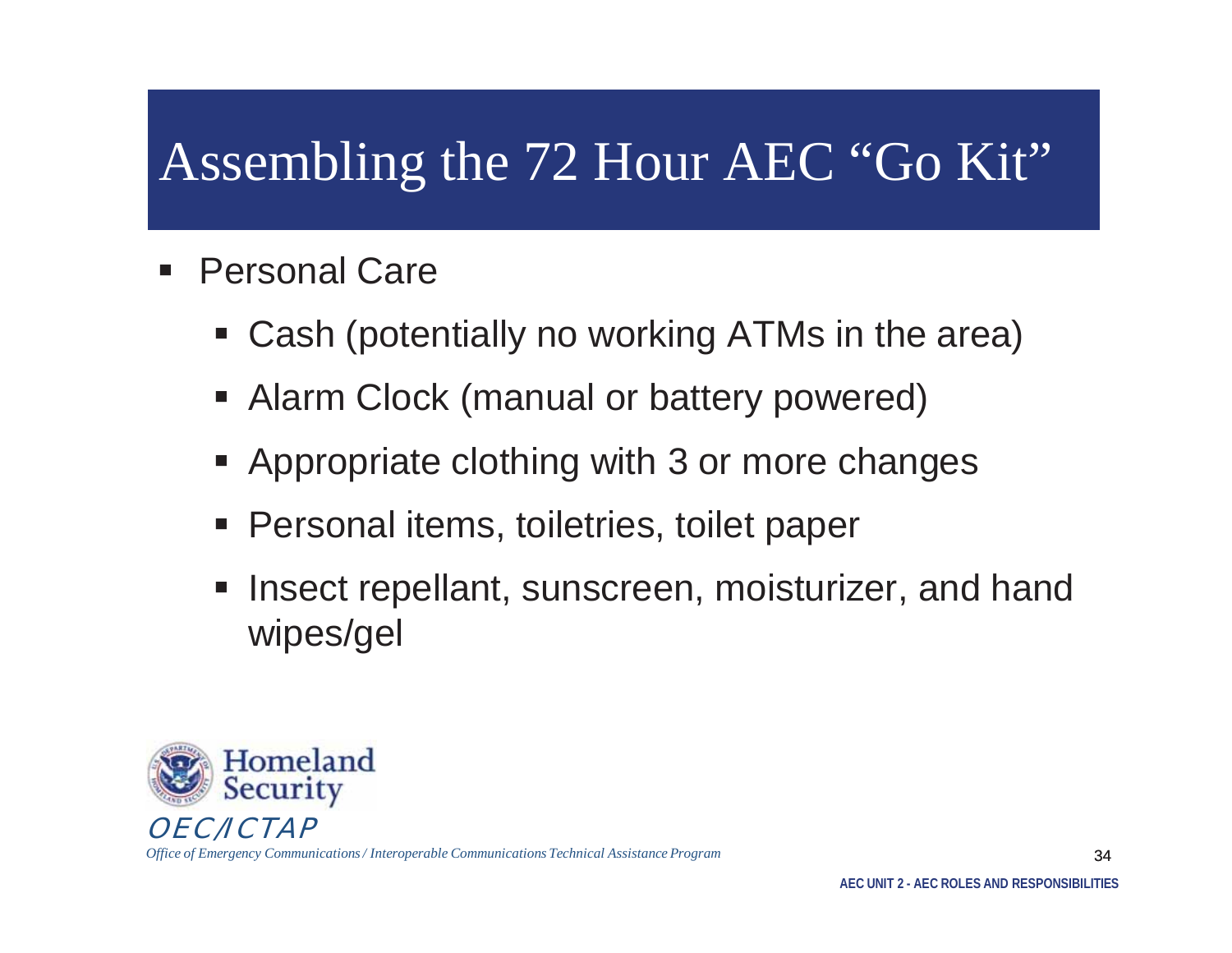- **First aid kit, medications/prescriptions**
- **Flashlight and extra batteries**
- Keys (including site access cards/keys)
- **Foul weather gear**



*Office of Emergency Communications / Interoperable Communications Technical Assistance Program* 

35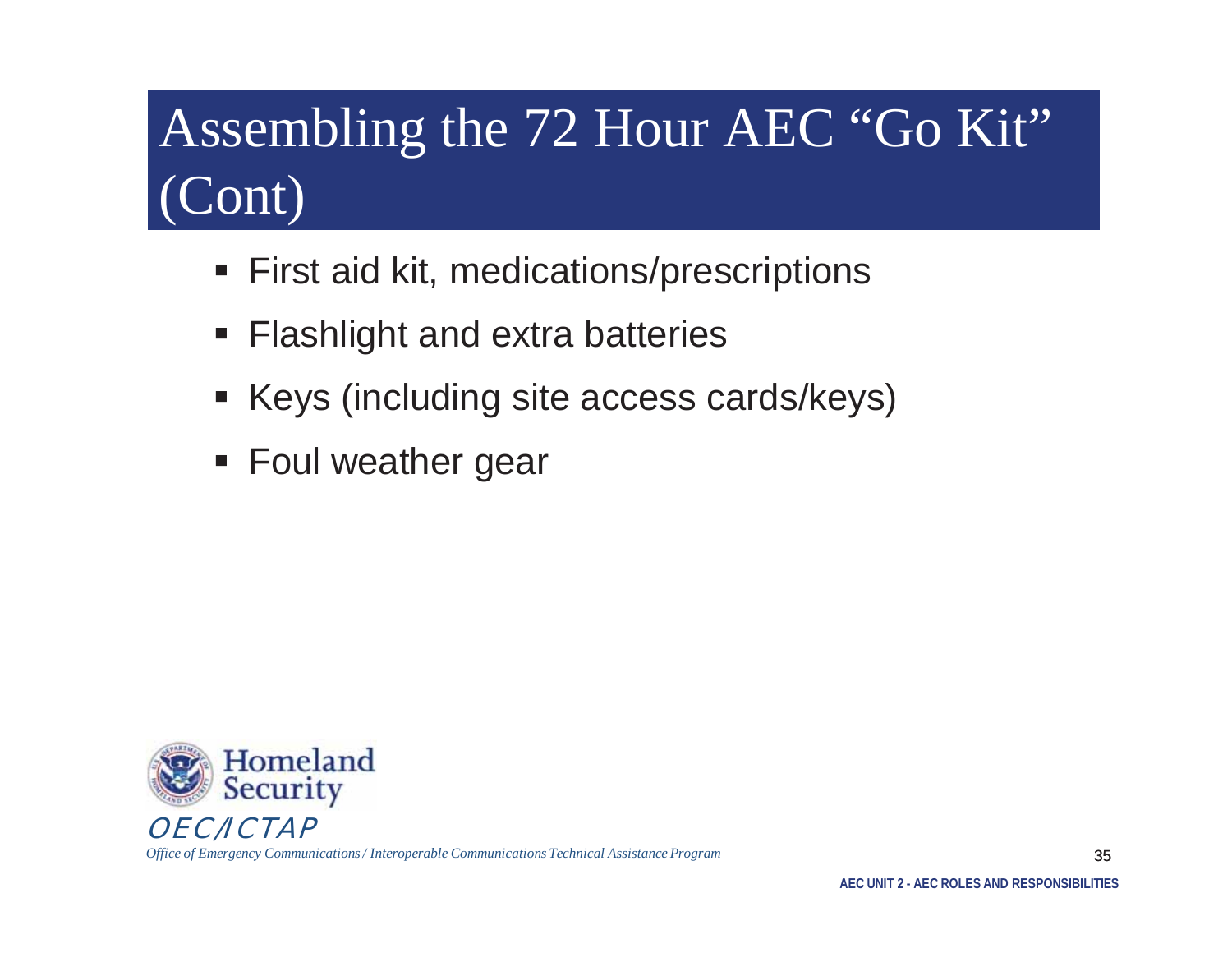- l. Sustenance and Shelter
	- Beverages (water) and food for 9 meals minimum
	- Snack items
	- Candles/electric lantern
	- **Waterproof matches**
	- **Mess kit with cleaning accessories**
	- Portable stove with extra propane tanks
	- **Shelter (mattress, pillow, sleeping bag, tent)**

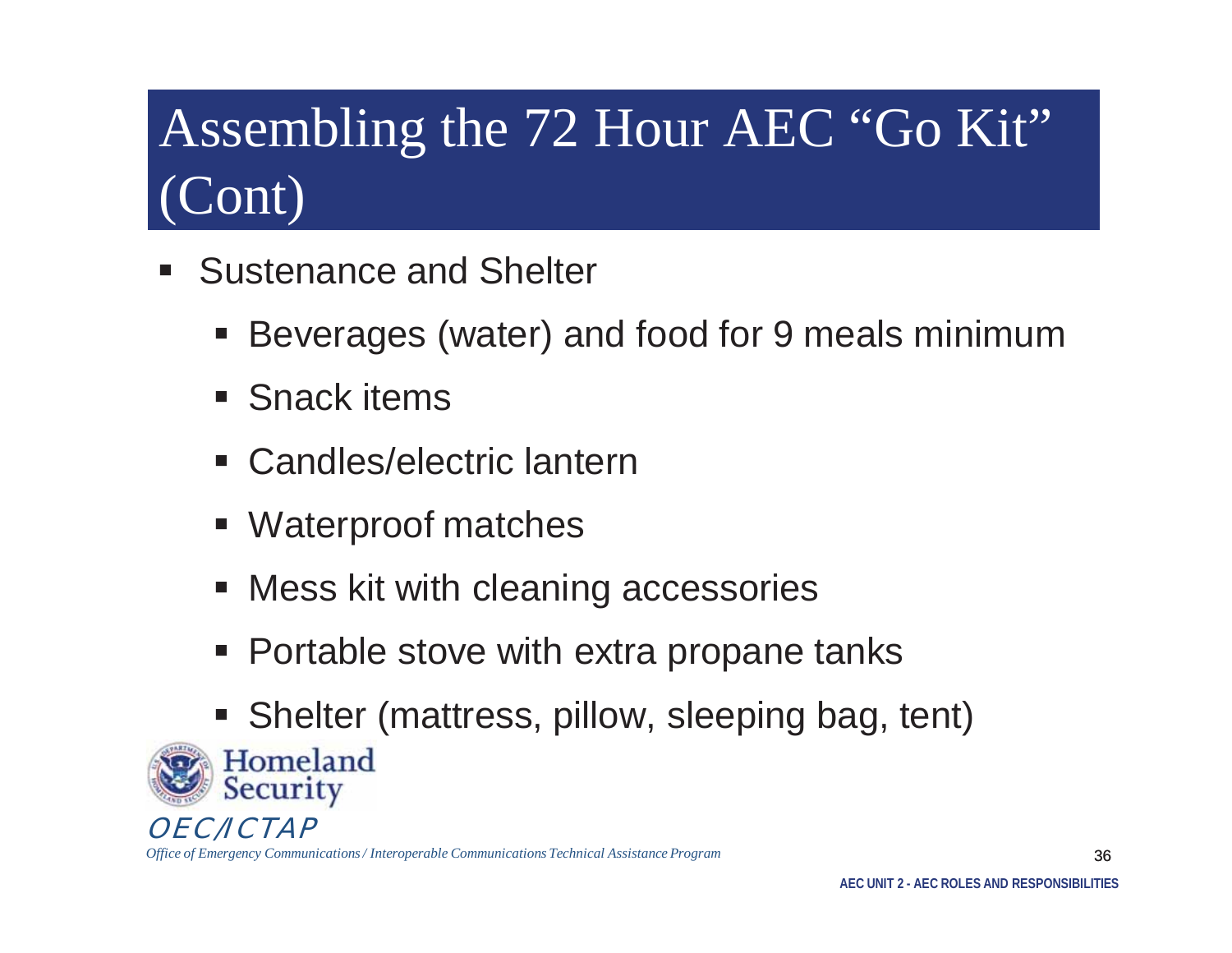- l. Communications Equipment
	- Pads of paper, pencils, pens, tape, sticky-notes
	- ICS Forms (201, 205, 213, 214, 217A, and 309)
	- 24-hour clock
	- Hand-held GPS
	- Mobile and portable radio(s) as appropriate for the region and assignment, radio manuals, batteries, headset

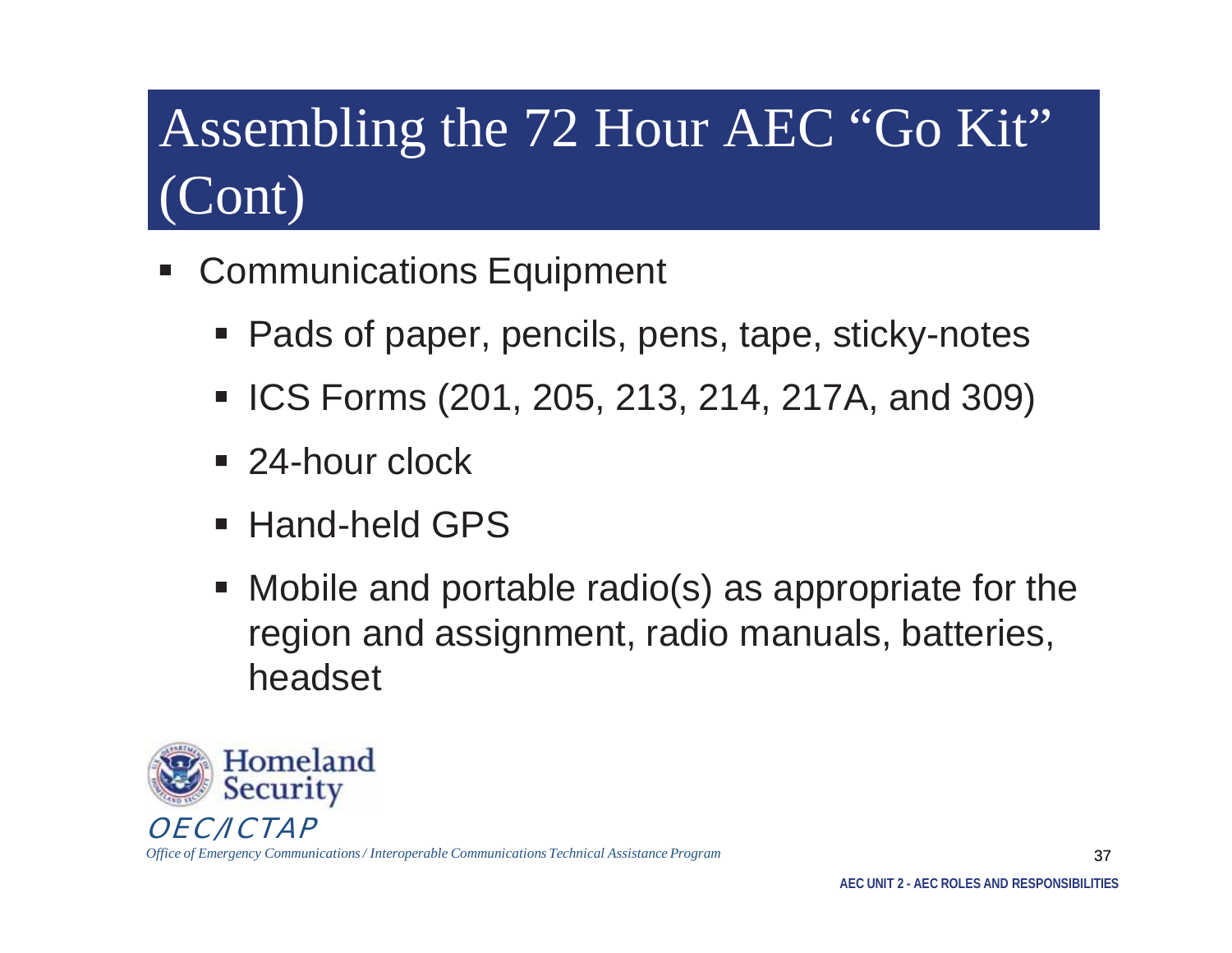- AEC radio programming equipment (adapters, cloning cable and/or computer, software, manuals for front panel radio programming)
- Patch cords
- **Power supplies, chargers**
- Standing wave Ratio (SWR) bridge(s), antenna analyzer
- **Safety glasses**

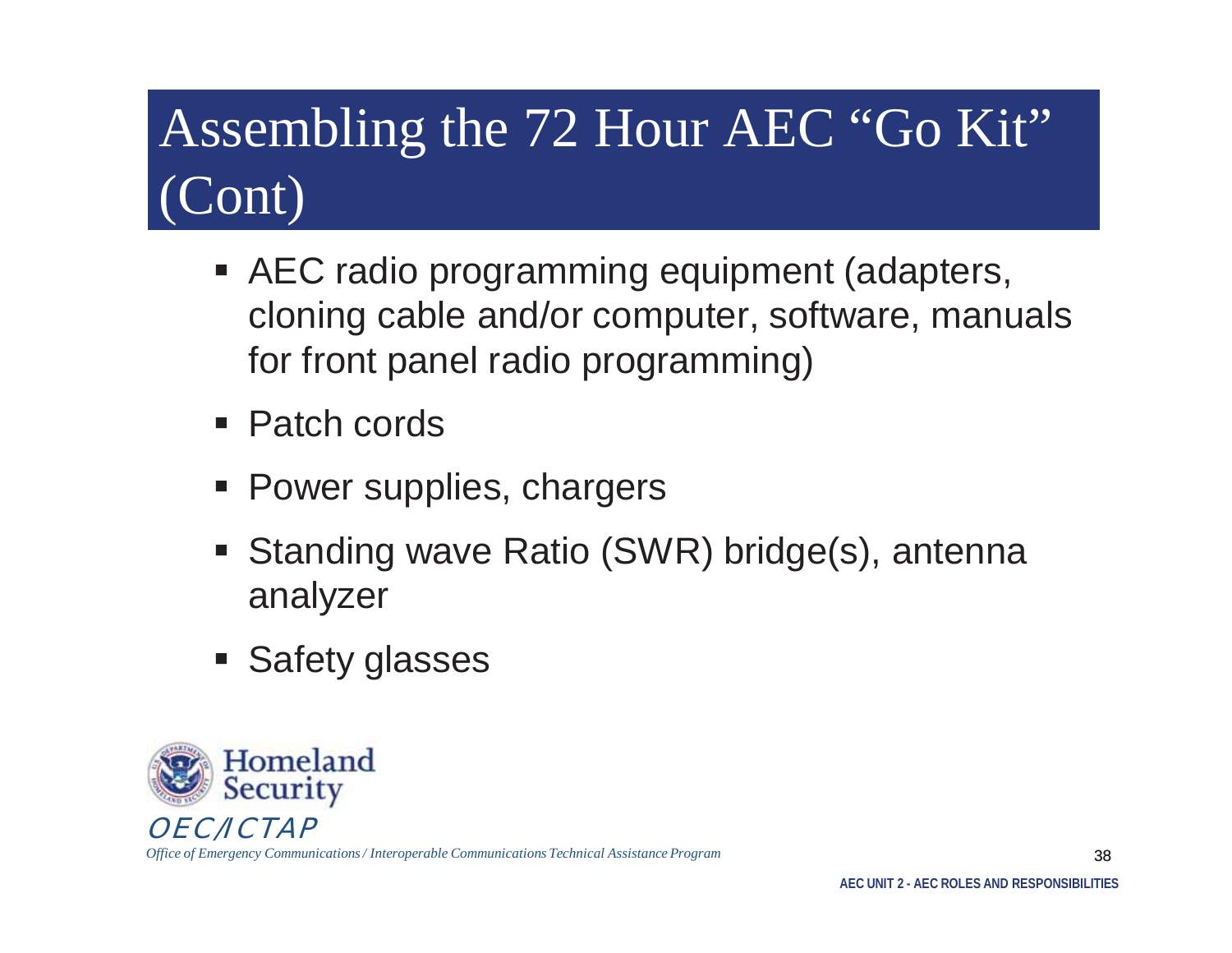- l. Communications Equipment (Cont)
	- **Multi-purpose knife**
	- Volt-Ohm Meter (VOM/Multi-meter)
	- **Climbing harness, if applicable and appropriate**
	- **Communications tool kit including soldering iron &** solder (other than 110 volt)
	- **Service Service** Electrical, flagging, & duct tape
	- Antennas, coax, RF connectors, and proper tools



*Office of Emergency Communications / Interoperable Communications Technical Assistance Program* 

39